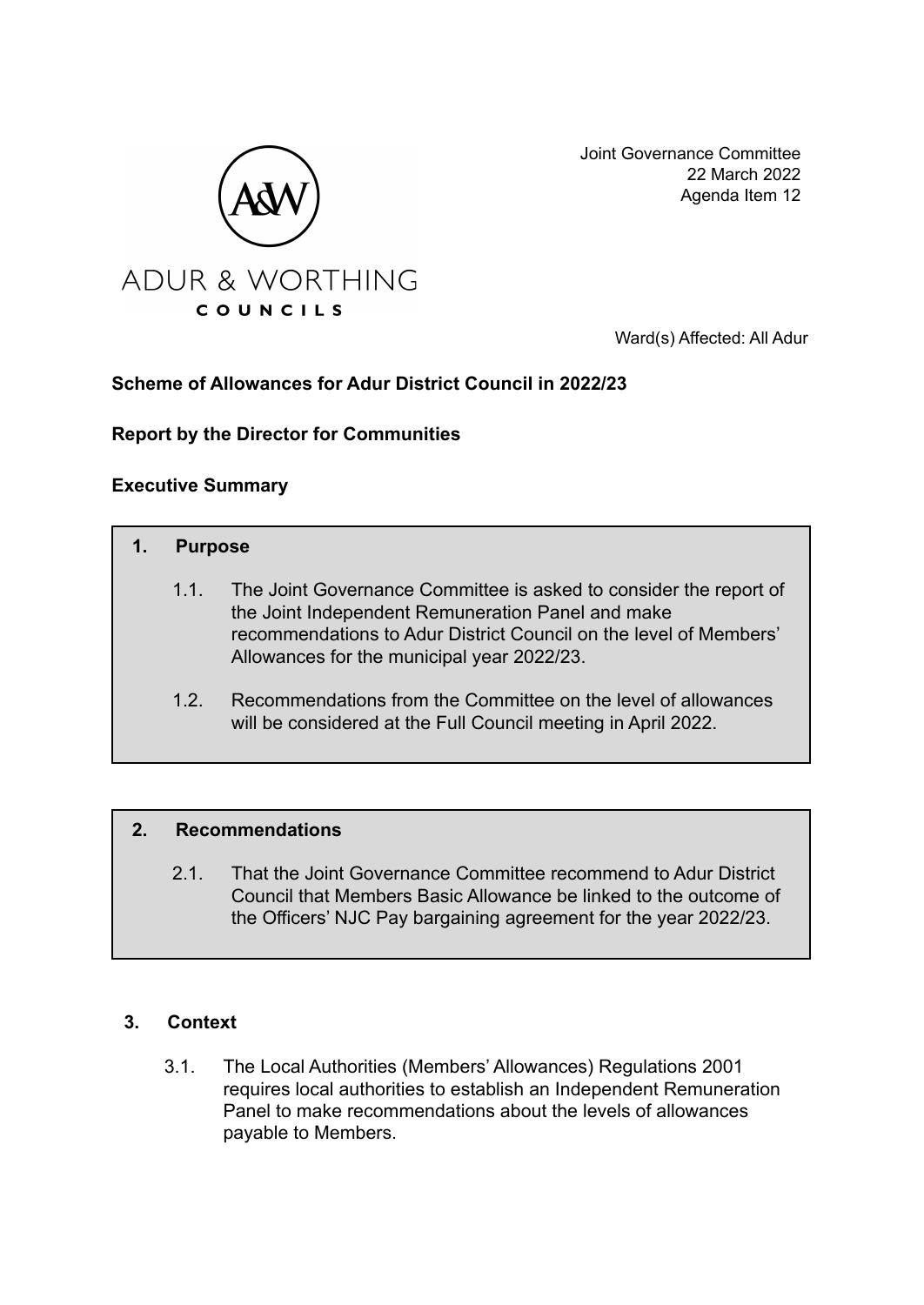- 3.2. Adur District Council last reviewed its allowances in 2019 and the Panel's findings were reported to the Joint Governance Committee on 23 November 2019 and subsequently to Full Council at its meeting on 12 December 2019.
	- 3.2.1. The Joint Governance Committee recommended that the Council adopt option 3 of the Joint Independent Remuneration Panel's report which recommended
		- i) that the basic allowance be referenced to the outcome of the Officers' NJC Pay bargaining agreement for a period of two years until March 2022;
		- ii) that the Special Responsibility Allowance for Chairmen of the Joint Overview and Scrutiny Committee and Joint Governance Committee be raised in line with what is offered at Worthing; and
		- iii) that an additional 1% increase be added for 2020/21 in view of the panel's view that Adur and Worthing Councillors should be remunerated the same.
	- 3.2.2. The Council at its meeting on the 12 December 2019 approved the recommendation made by the Joint Governance Committee.
- 3.3. The Adur and Worthing Joint Independent Remuneration Panel began its review of Adur Allowances at the beginning of September 2021 and the review concluded in early March 2022. Panel Members were advised and supported by Officers from Finance and Democratic Services and have submitted a report that is attached as Appendix A.

### **4. Issues for consideration**

- 4.1. The Committee is asked to make a recommendation to Adur District Council in respect of setting the level of allowances for 2022/23.
- 4.2. The Panel has set out 1 costed option for Members to consider which is that the basic allowance be linked to the outcome of the Officers' NJC Pay bargaining agreement for the year 2022/23.

# **5. Engagement and Communication**

- 5.1. The Panel contacted group Leaders to ask for any comments they may have prior to the commencement of the review.
- 5.2. As a Panel of independent advisors, the JIRP is the body that the council engages with and consults on setting the level of its allowances.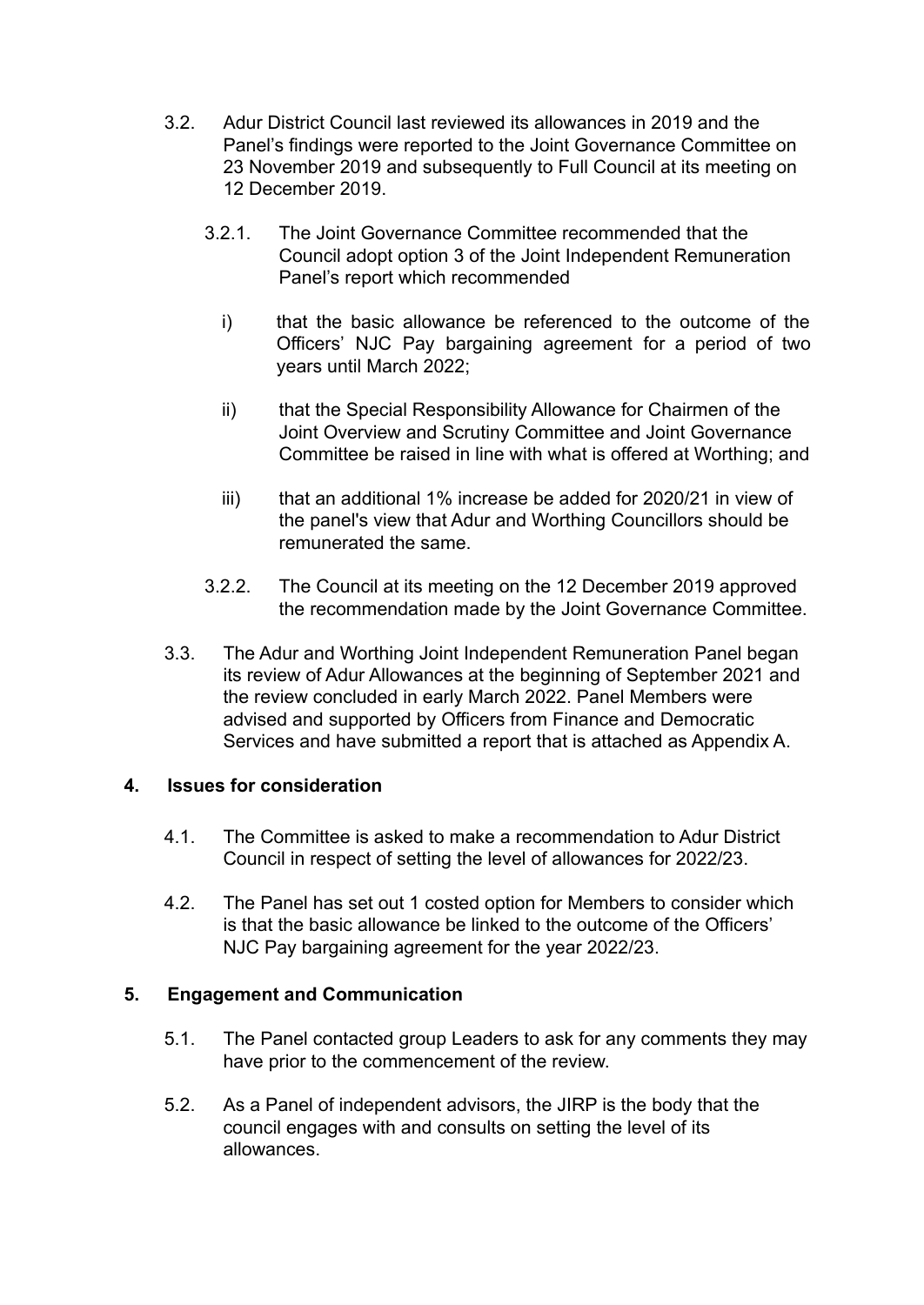# **6. Financial Implications**

6.1 The Councils have the following budgets available in 2022/23 to fund member allowances:

> Adur: £225,010 Worthing : £285,780

6.2 The budget strategy allows for a 2% inflation on all salary budgets which would include members allowances for 2022/23. Consequently, the options proposed by the independent remuneration would have the following financial impacts if the NJC agreement is 2%:-

|                                     | Adur    |
|-------------------------------------|---------|
|                                     | £       |
| Estimated 2022/23 budget            | 225,010 |
| Option 1 : NJC pay award (2% total) | 225,353 |
| Growth / saving (-) against budget  | 343     |
|                                     |         |
|                                     |         |

6.3 Any small shortfall will be funded from the Council's inflation contingency budget.

# **7. Legal Implications**

- 7.1 An Independent Remuneration Panel is a requirement of the Local Authorities (Members' Allowances) Regulations 2003 (The 2003 Regulations).
- 7.2 The 2003 Regulations states that before an authority makes or amends a scheme, the authority shall have regard to the recommendations made in relation to it by an independent remuneration panel
- 7.3 The 2003 Regulations sets out the role of the independent remuneration panel to make recommendations to the authority as to the amount of basic allowance which should be payable to its elected members. There is also the authority to make recommendations regarding special responsibility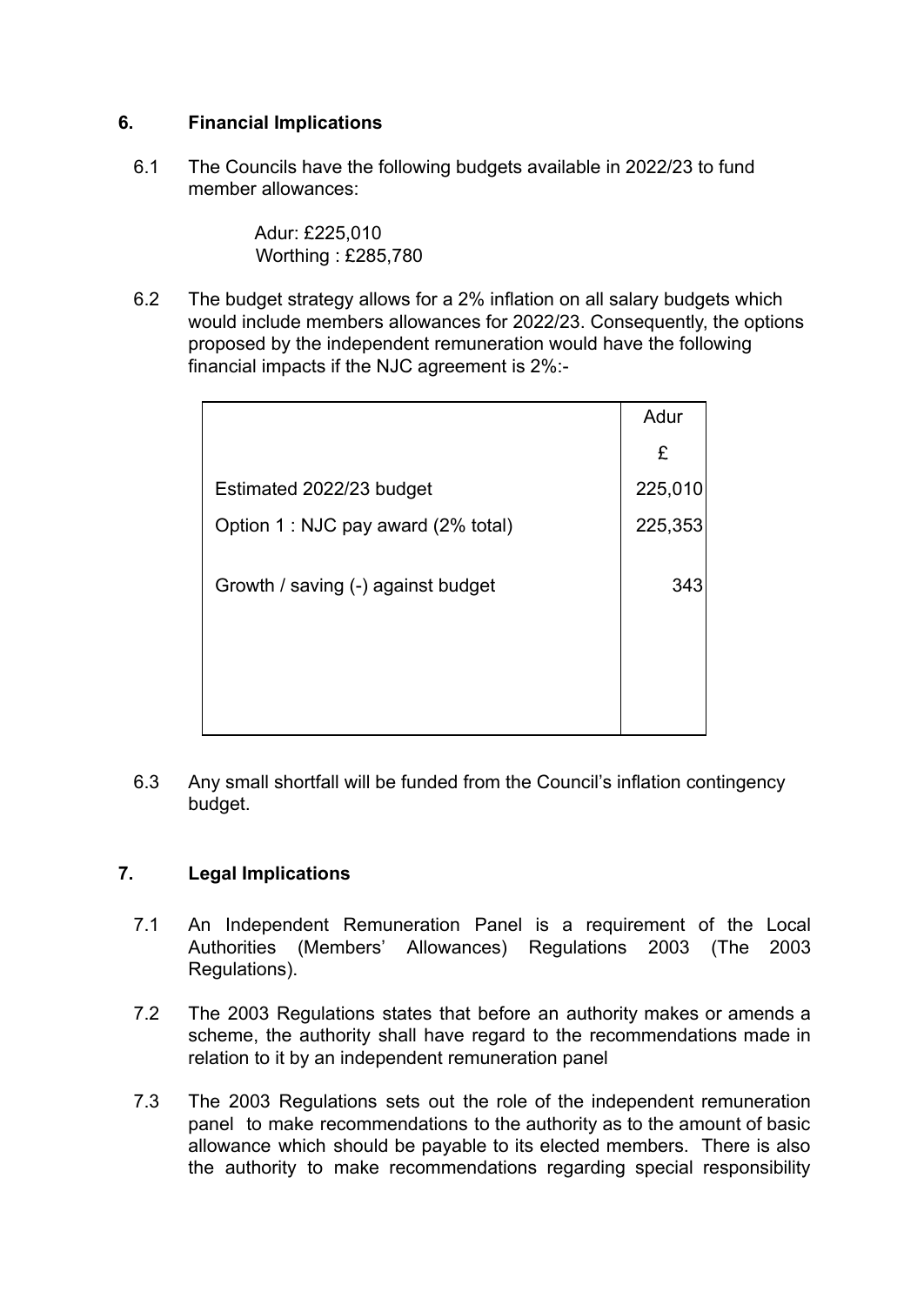allowances (SRA) – and the roles and responsibilities for which the SRA applies, expenses or arranging the care of children and dependants.

## **Background Papers**

- Previous reports of the Joint Independent remuneration Panel
- Report and Minutes of the meeting of the Joint Governance Committee and Adur Full Council
- LGA National Local authority census local government councillors
- South East Employers allowance survey 2021
- Results of internal survey of Adur Councillors August 2016/ 17 and 2018/19

# **Officer Contact Details:-**

Chris Cadman-Dando Democratic Services Officer 01903 221364 [chris.cadman-dando@adur-worthing.gov.uk](mailto:chris.cadman-dando@adur-worthing.gov.uk)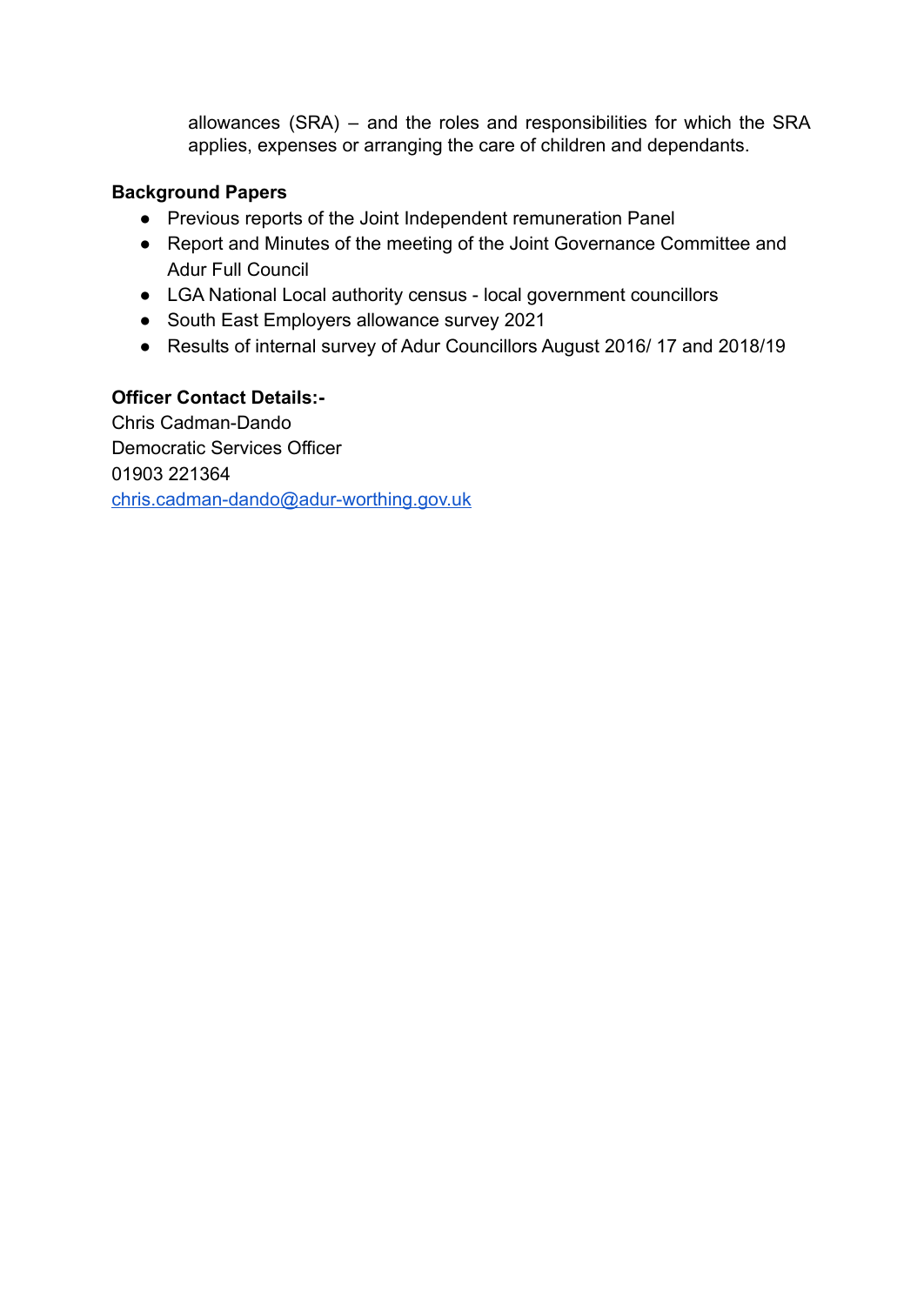# **Sustainability & Risk Assessment**

## **1. Economic**

1.1 The panel has recognised that the Members' Allowances scheme recognises that public service, rather than material reward, should remain the primary motivation for involvement in local government, whilst at the same time, it should aim to attract and retain Members who are representative of the demographic make-up of the District.

## **2. Social**

## **2.1 Social Value**

2.1.1 Matter considered but no issue identified

## **2.2 Equality Issues**

2.2.1 Having an allowance scheme that supports all members in covering the costs of being a member allows the Councils to attract and retain Members who are representative of the demographic make-up of the District.

# **2.3 Community Safety Issues (Section 17)**

2.3.1 Matter considered but no issues identified

### **2.4 Human Rights Issues**

2.4.1 Matter considered but no issues identified

## **3. Environmental**

3.1 Matter considered but no issues identified

### **4. Governance**

4.1 Having a fair scheme of allowances can enable a more diverse pool of candidates and reflect a wider demographic of the District.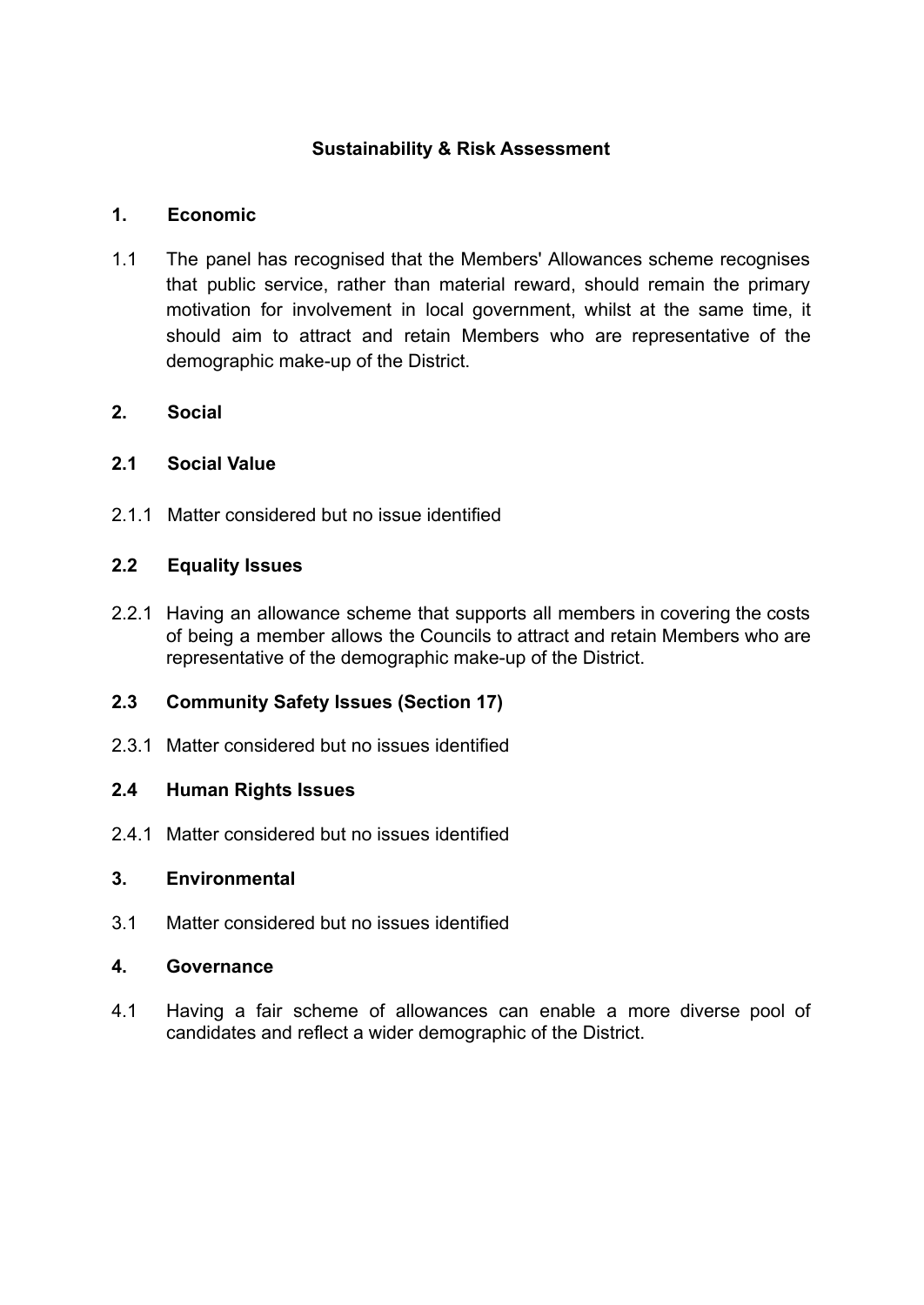### **REPORT OF ADUR AND WORTHING COUNCILS JOINT INDEPENDENT REMUNERATION PANEL ADUR DISTRICT COUNCIL**

#### **1.0 Introduction**

The Local Government Act 2000 and the Local Authority (Members' Allowances) (England) Regulations 2001 require local authorities to set up an independent panel to review Member Allowances. These regulations specifically abolished the payment of Attendance Allowances and also allowed for a dependent carers' allowance. These regulations have been subsequently updated by further acts and regulations.

#### **2.0 Composition of the Panel**

2.1 The current composition of the Council's Joint Independent Remuneration Panel (JIRP) is:-

Mr Barry Hillman (Chairman) Ms Verity Lockhart Mr Andrew Murton 3 x Vacancy

#### **3.0 Terms of Reference**

3.1 The Panel's terms of reference are set out below:-

The Panel shall, unless a Council has adopted a scheme under (f) below which has been in place for less than 4 years, by 31st January 2015 and thereafter by the 30th November each year, including 2015, produce a Report making recommendations to each of the Borough, District and Parish Councils as to:

- a) the amount of the basic allowance which should be payable to its Elected and Co-opted Members;
- b) the responsibilities, roles or duties where special responsibility allowance should be payable and the amount of such allowances (District and Borough Councils only);
- c) the amount of any traveling and subsistence allowance which should be payable to its Elected and Co-opted Members;
- d) whether dependants' carers' allowance should be payable and the amount of such allowance;
- e) whether payment of allowances may be backdated in cases where a scheme is amended at a time which would affect allowances payable in that year;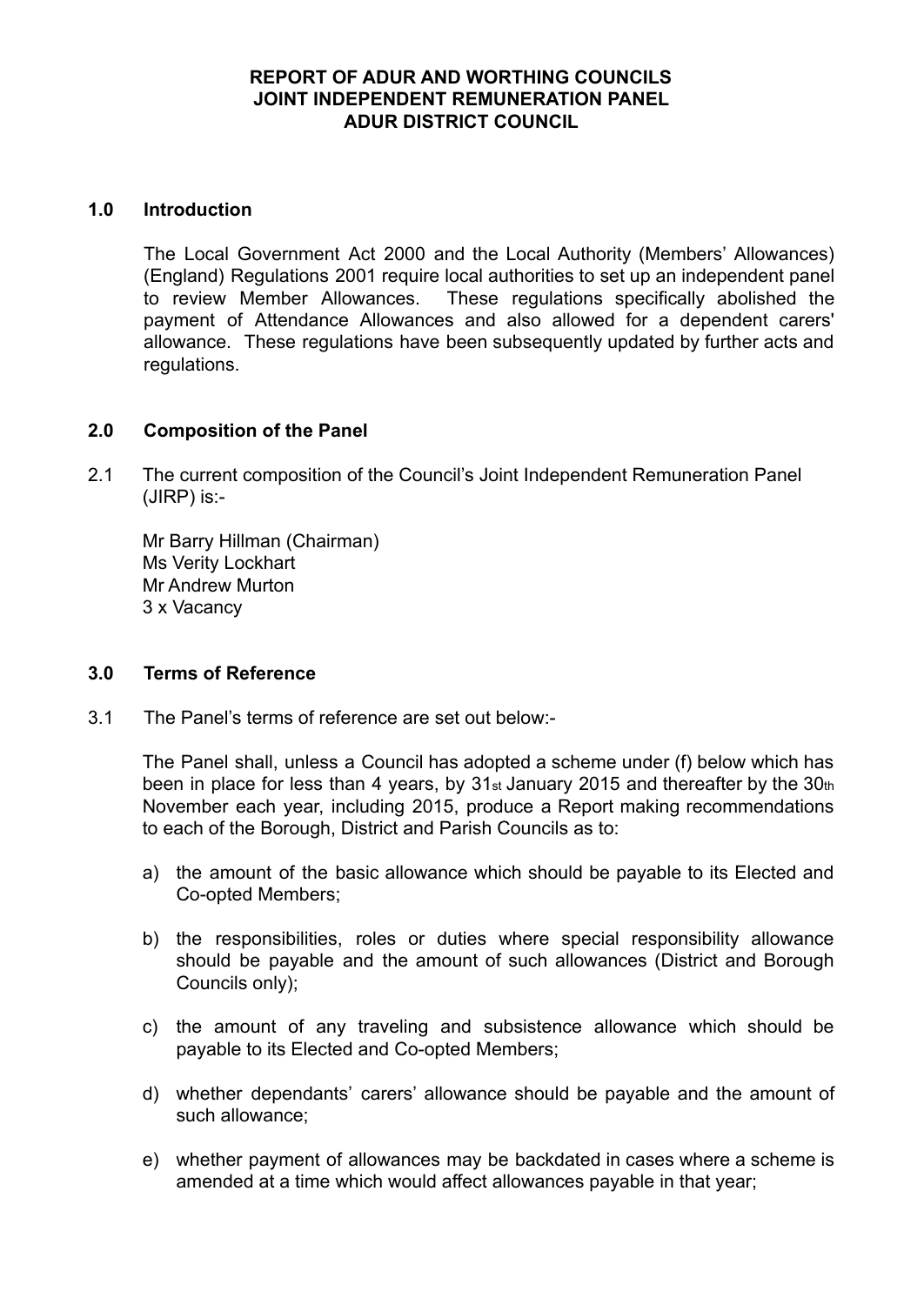- f) whether adjustments to the level of allowances may be determined according to an index, and which index and for how long before its use is reviewed (subject to a maximum of 4 years);
- g) those items of expenditure that Elected and Co-opted Members may reclaim as expenses; and
- h) any other Members' allowances or reimbursement matters reasonably falling within the remit of the Panel; this may include to relevant bodies on matters of joint working and parity;
- i) such other functions as may be allocated to the Panels by Statute.
- 3.2 The Panel's Reports shall be submitted to the Councils by way of the Joint Governance Committee.

## **4.0 Background Papers**

- 4.1 In preparing its recommendations the Panel considered the following research provided by the Council's Officers which detailed:
	- the current budget provision made for Members' Allowances;
	- the current scheme of Members' Allowances paid to Members;
	- the previous report of the joint independent remuneration panel:
	- Members Allowances paid by other local authorities in the south east were obtained from South East Employers (SEE);
	- Part Four of the Constitution of Adur District Council;
	- Fees and charges for babysitting and caring.
- 4.2 Group Leaders were canvassed on their views regarding levels of allowance and were invited to give their views to the Panel.
- 4.3 Members of the Panel are aware that the scheme is late coming forward this year. The review was slowed by a number of factors including availability of officer time, the delay in the NJC pay bargaining agreement (for 2021/22) and the proposed creation of a new committee adding uncertainty to the scheme overall.

### **5.0 General Principles**

- 5.1 The Panel last undertook a review in late 2019 for the years 2020/21 and 2021/22 as a result of it's recommendations the council agreed that the basic allowance be referenced to the outcome of the Officers' NJC Pay bargaining agreement for a period of two years until March 2021/2022 as well as a change to the Special Responsibility Allowance for Chairmen of the Joint Overview and Scrutiny Committee and Joint Governance Committee that it be raised in line with what was offered at Worthing. An additional 1% for 2020/21 was also agreed. At the time the panel acknowledged that they could have referenced the level of allowance to the NJC pay bargaining agreement for a period of four years, however they chose to do this for two years in case something significant arose in the intervening period (i.e the NJC levels fluctuated significantly).
- 5.2 The level of the NJC bargaining agreement has stayed close to the 2% budgeted for over the previous two years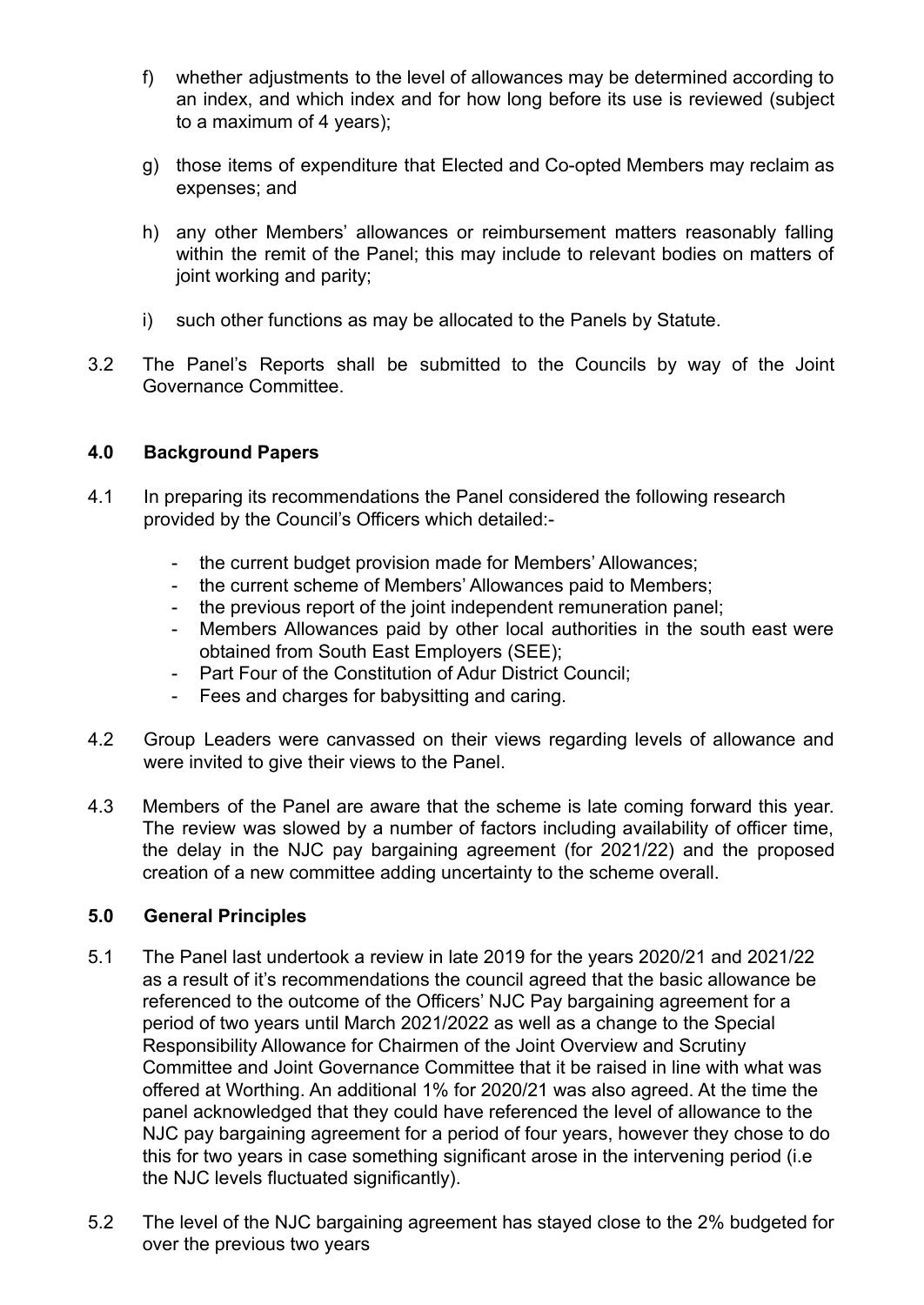- 5.1 The Members' Allowances scheme recognises that public service, rather than material reward, should remain the primary motivation for involvement in local government, whilst at the same time, it should aim to attract and retain Members who are representative of the demographic makeup of the District.
- 5.2 The panel recognised the functions of Councillors and the hard work, long hours and sometimes significant pressures involved.
- 5.2 That the level of Basic Allowance paid to Adur Councillors is lower than that of other Authorities in the West Sussex Area and less than its close partner, Worthing Borough Council. This gap in basic allowance has been reduced over the past five years (between Worthing and other West Sussex Authorities) and both authorities maintain the same multipliers to determine special responsibility allowances.

### **6.0 Basic Allowance**

- 6.1 The basic allowance on average pays less than the current minimum wage. The Panel felt that a paid similar role, given the levels of responsibility, would attract a higher than minimum wage rate. Therefore the panel was of the view that (if looking at hard figures) Councillors performing their role give a significant public discount rate for the hours that they put in. However, as stated before in the report, the Panel is minded that the members' allowances scheme recognises that public service, rather than material reward, should remain the primary motivation for involvement in local government. The allowance should be in place so that members are 'not out of pocket' for taking up the responsibility.
- 6.2 Given comparisons regionally the level of allowance for Adur District Council is slightly below average when compared with other Boroughs and Districts in the South East. It is also lower than it's partner authority to the West, Worthing Borough Council. The panel has held a long standing belief that members from both authorities should be paid the same or similar amounts. This finding led from a previous survey in 2016/17 which showed that members from both authorities spent similar amounts of time on their work for the councils. A further Survey in 2020/21 had shown that Adur Councillors on average spend similar amounts of time as Worthing Councillors and in some areas more time. The panel acknowledges that this issue is complex and that other factors could be taken into account such as the larger population and budget of Worthing or the Housing stock maintained by Adur.
- 6.5 Previous decisions of Adur District Council have led the panel to believe and acknowledge that there is little desire for the level of basic allowance to increase significantly and be brought into line with the level of allowance in Worthing.
- 6.6 Given what is set out above and the fact that inflation is a pressure on personal finance, on balance the Committee felt that it was reasonable for members to expect some increase in the level of allowances.
- 6.7 The Panel has noted that over the previous six years that the basic allowance had been indexed to the Officer's NJC National Pay Bargaining agreement and believed that the principle of linking the basic allowance to raises in Officer remuneration is a fair method and should be retained.

### **7.0 Consideration**